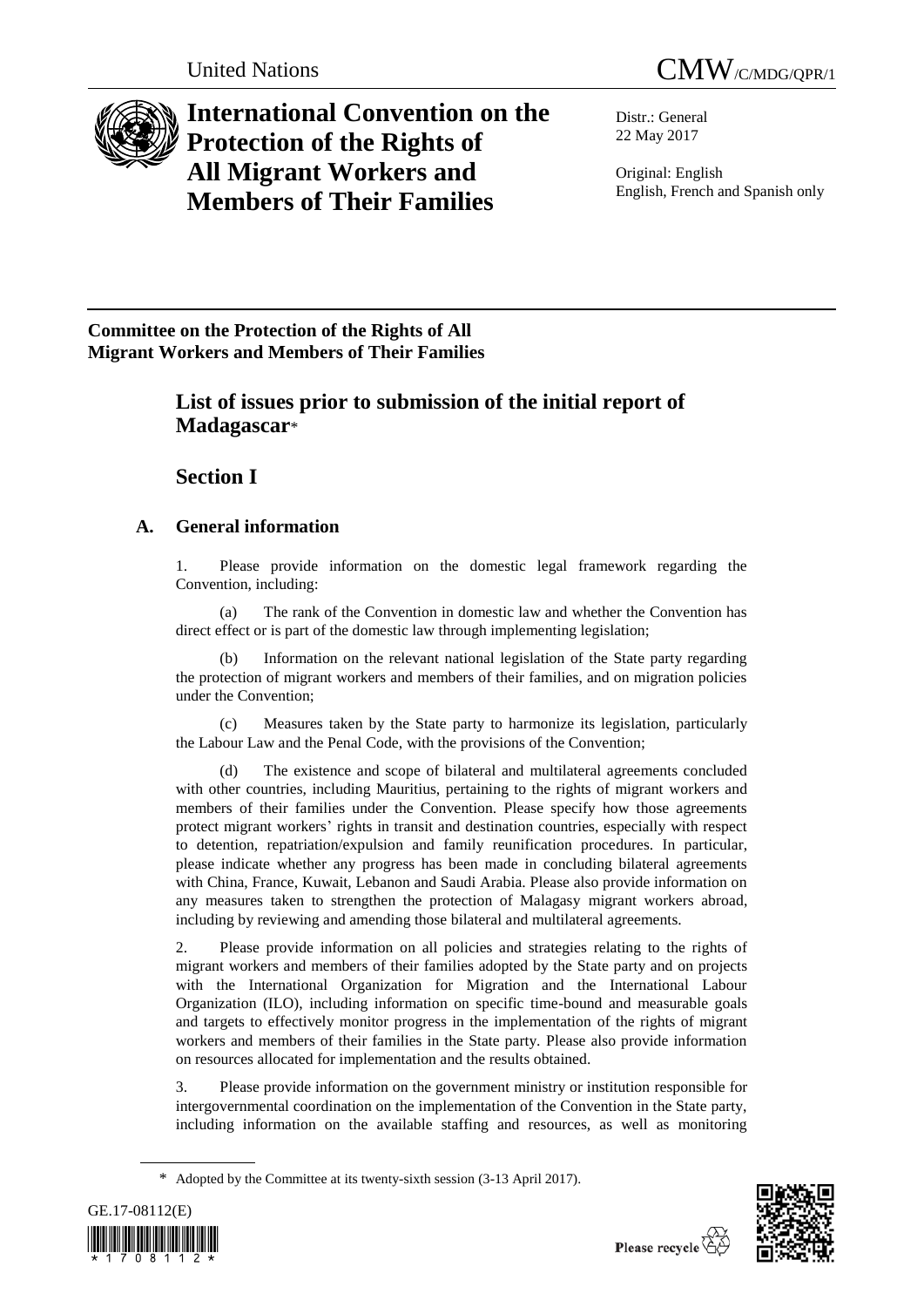activities and follow-up procedures. Please also provide information on the mandate of that ministry or institution and the resources allocated to it for promoting, protecting and fulfilling the rights of migrant workers and members of their families under the Convention.

4. Please provide qualitative information and statistical data, disaggregated by sex, age, nationality and migration status, on labour migration flows to and from the State party, including returns, on other labour migration-related issues, and on unaccompanied children and children left behind by migrant parents. Please also provide qualitative and statistical data, or if precise data are not available, studies or estimates on migrant workers in an irregular situation in the State party and abroad, in particular those working in less regulated sectors such as agriculture, the textile industry and domestic service. In addition, please provide information on measures taken by the State party to establish a coherent and comparable system of data collection on those issues, including measures aimed at making the information public.

5. Please indicate whether the National Human Rights Council has been established in compliance with the principles relating to the status of national institutions for the promotion and protection of human rights (the Paris Principles). Please also provide information on complaint mechanisms and other services, including helplines, offered by the Council, and on whether the Council conducts visits to detention centres for migrant workers. In addition, please provide information on the human, technical and financial resources made available to the Council and on awareness-raising activities by the State party among the general public and migrant workers, in both urban and rural areas, in particular on the services offered by the Council, including the right to file a complaint.

6. Please provide information on the steps taken by the State party to promote and publicize the Convention and to increase awareness and understanding of its provisions among the general public, migrant workers and members of their families, employers, teachers, health workers, government officials, including embassy and consular personnel, law enforcement officials, border police and the judiciary, civil society and the media. Please indicate whether journalists and the media promote the Convention and, if so, how they do so and the impact that engagement has on the situation of migrant workers coming to and departing from the State party.

7. Please describe measures taken by the State party to promote training programmes on the human rights of migrant workers and members of their families, including on gender sensitivity and the rights of the child, for government staff providing legal and consular assistance to nationals of the State party abroad dealing with migration and related issues, including discrimination, workplace abuse and exploitation, arrest, pretrial detention, immigration-related detention, imprisonment, expulsion and repatriation.

8. Please provide information on the cooperation and interaction between the State party, civil society organizations and other social partners working on the rights of migrant workers in relation to the implementation of the Convention. Please indicate whether and how the representatives of civil society organizations, as well as other stakeholders are involved in the preparation of the replies to the present list of questions.

9. Please provide information on the existence of private employment agencies in the State party recruiting migrant workers to work abroad and on the laws, rules and regulations pertaining to private recruitment, in particular:

(a) Measures taken to provide information and training to migrant workers on their rights and obligations, as well as to protect against abusive employment situations;

(b) The role and responsibilities of recruitment agencies and their joint responsibility with the overseas employer for claims and liabilities that may arise in connection with the implementation of the employment contract, including wages, disability compensation, repatriation and death, including repatriation of the bodies of deceased migrant workers;

(c) Whether recruitment agencies provide life, disability and/or workers' compensation insurance to migrant workers for work-related injuries and deaths;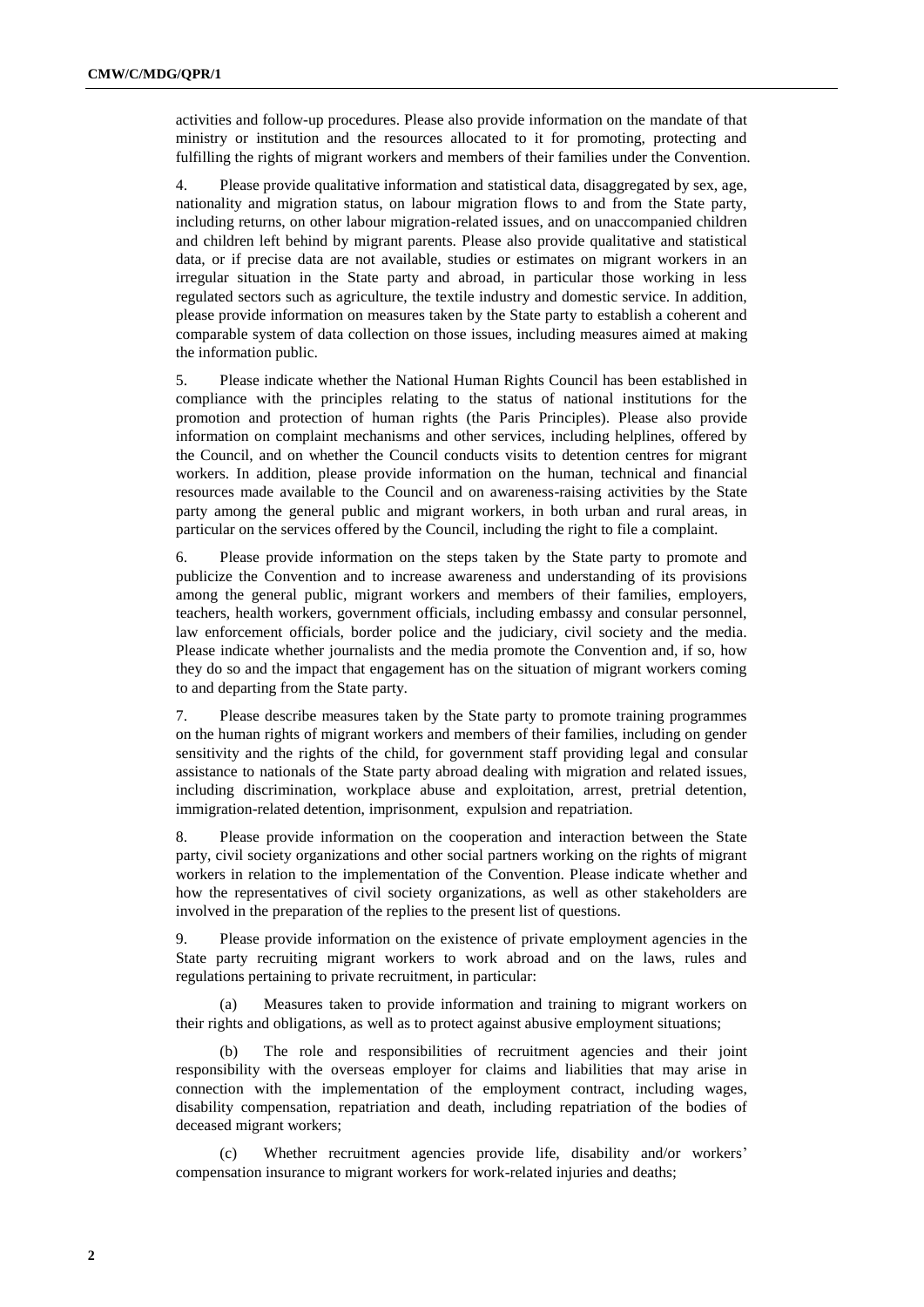(d) Information relating to the issuing and renewal of licences of such employment agencies in line with Decree No. 2005/396;

(e) Information on complaints lodged against recruitment agencies, on labour inspections conducted, and on penalties and sanctions imposed in cases of non-compliance with the law;

(f) Measures taken by the State party to strengthen mechanisms to regulate and control private employment agencies, including through the adoption of Decree No. 30/096/2011-MFPTLS, to avoid situations where such agencies act as intermediaries for abusive foreign recruiters;

(g) Implementing mechanisms to ensure that the Office of Private Placement meets its requirements under Decree No. 30/096/2011-MFPTLS to follow up on Malagasy nationals every three months.

### **B. Information relating to the articles of the Convention**

#### **1. General principles**

10. Please indicate whether the Convention has been directly applied by officials in the administration and/or invoked directly before the courts. If so, please provide examples. Please also provide information on:

(a) Judicial and administrative mechanisms competent to examine and decide on complaints by migrant workers and members of their families, including those in an irregular situation;

(b) The number and type of complaints examined by such mechanisms in the past five years and their outcome, disaggregated by sex;

(c) Whether legal assistance was provided;

(d) Any redress, including compensation, provided to the victims of such violations;

(e) Any measures taken to inform migrant workers and members of their families about the remedies available to them for violations of their rights.

#### **2. Part II of the Convention**

#### **Article 7**

11. Please clarify whether national legislation, in particular the Constitution of Madagascar, the revised Labour Code and the Penal Code, ensures that all migrant workers and members of their families have the rights provided for in the Convention without distinction of any kind and whether it covers all the prohibited grounds of discrimination enumerated in the Convention (arts. 1 (1) and 7), including sex, language, national, ethnic or social origin, nationality, age, economic position, property, marital status and birth or other status. Please also provide information on all the measures taken by the State party to ensure non-discrimination, both in law and in practice.

#### **3. Part III of the Convention**

#### **Articles 8-15**

12. Please provide information on any cases identified in the State party of exploitation of migrant workers and members of their families, in both regular and irregular situations, in particular those working in agriculture and domestic work. Please also provide information on any cases identified in the State party of domestic servitude, forced labour and sexual exploitation involving migrant workers, in particular women and children, especially in the context of sex tourism, and on measures to prevent and combat these phenomena. In addition, please provide information on the measures taken to bring the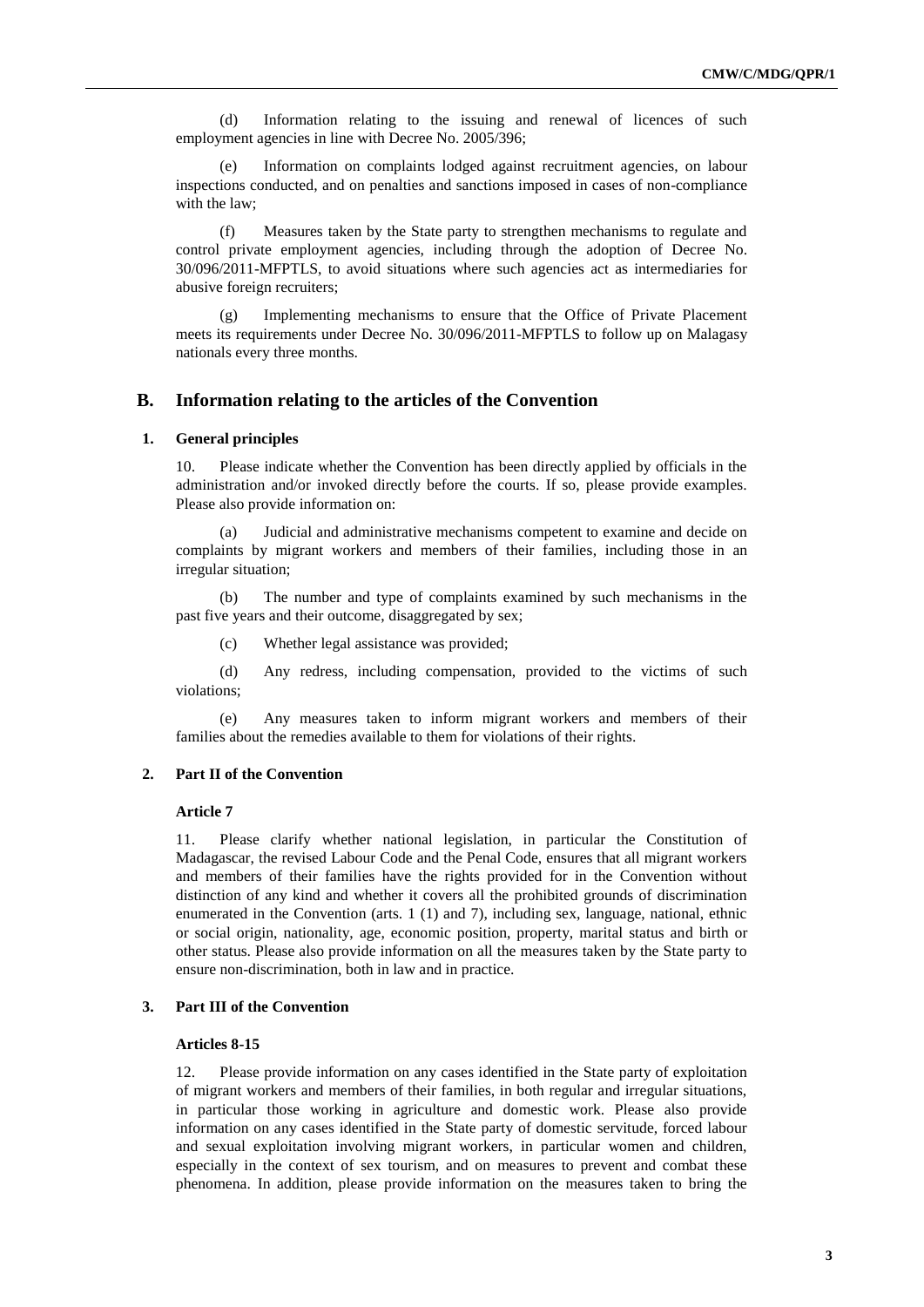national legislation into compliance with the ILO Forced Labour Convention, 1930 (No. 29), and the ILO Abolition of Forced Labour Convention, 1957 (No. 105).

13. Please indicate whether protective measures are in place to protect Malagasy migrant workers in destination countries from alleged harsh, inhuman and degrading treatment, as well as abusive and exploitative practices. Please provide detailed information on the impact of Decree No. 2013/594, which suspends the deployment of migrant workers to high-risk countries, particularly in the light of reports suggesting that it has led to an increase in Malagasy migrant workers leaving the country irregularly. Please provide details on the Strengthened Migration Management in Madagascar programme, outlining the measures that are in place to implement it and whether its impact has been evaluated. Please provide an update on the blueprint identifying policy and programmatic priorities in relation to the labour migration process for the 2017-2020 period.

### **Articles 16-22**

14. Please clarify whether immigration related offences are criminalized in the State party. Please describe the due process safeguards, including access to a lawyer and interpreter, that exist in situations of investigation, arrest, detention and expulsion of migrant workers and members of their families for immigration-related offences. Please also indicate measures taken to ensure that the obligation contained in article 16 (7) of the Convention on contact with consular or diplomatic authorities of the State of origin of the detained migrant workers or members of their families is given effect in law and in practice. Please also indicate whether proposed legislative reform to adopt alternatives to detention incorporates provisions for immigration-related matters, including alternatives to detention for unaccompanied children and families with children.

15. Please provide information on the situation in Madagascar of Turkish teachers, businesspersons and their family members whose passports were allegedly confiscated and who are under threat of being deported to Turkey, and on the due process guarantees afforded to such individuals to protect against mass and forced expulsion as well as against refoulement.

### **Articles 23**

16. Please provide detailed information on whether the State party's embassies, consulates and labour attachés have adequate systems in place to assist and protect Malagasy migrant workers in destination countries, including those in an irregular situation and particularly in cases of abuse, arrest, detention and expulsion. Please also indicate the measures that are in place to facilitate outreach to vulnerable Malagasy migrant workers in destination countries, particularly where the State party does not have diplomatic or consular representation. Please specify whether migrant workers and members of their families in the State party have effective access to the protection and assistance of the consular or diplomatic authorities of their State of origin, in particular in cases of arrest, detention or expulsion, and if the information these authorities provide is in a language they understand. Please also indicate whether migrant workers who are deprived of their liberty are visited periodically and whether legal assistance is provided, including in cases of expulsion. Please provide the Committee with some practical examples.

#### **Articles 25-30**

17. Please indicate the legal and labour protection and enforcement mechanisms that are in place to ensure that migrant workers, including migrant women, enjoy treatment not less favourable than that which applies to nationals in respect of remuneration and conditions of work, especially in the agricultural, fishing, domestic and textile industries. Please provide details on Decree No. 69-145, which covers all workers, male and female, national or foreign, and indicate the measures that are in place to implement the Decree, particularly in relation to social security for migrant workers. Please also include information on measures aimed at promoting the rights of nationals of the State party who are working abroad.

18. Please indicate whether national labour laws and regulations relating to remuneration and conditions of work (for example, overtime, hours of work, weekly rest,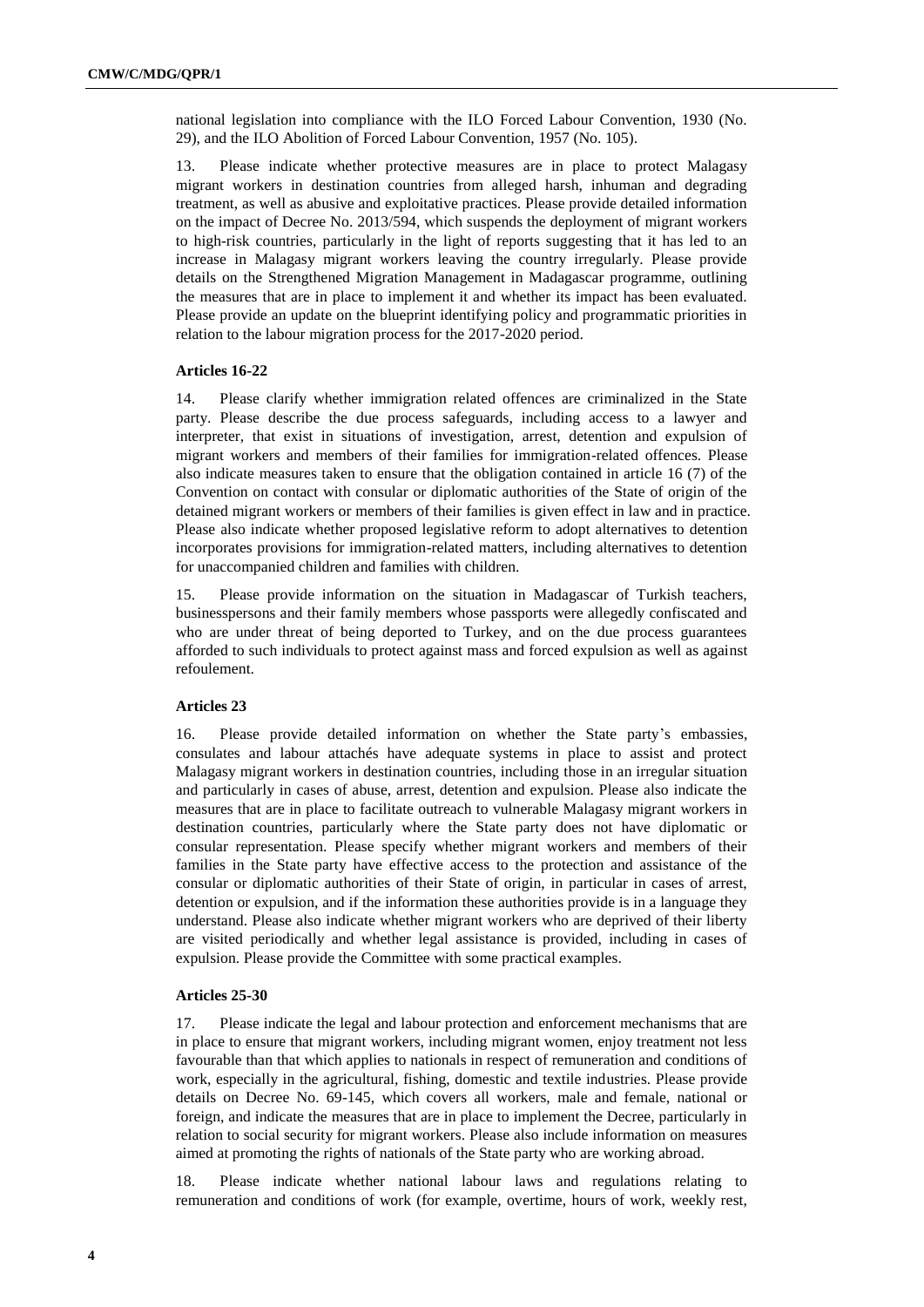holidays with pay, safety, health, termination of work contract and minimum wage) are in full compliance with the ILO Equal Remuneration Convention, 1951 (No. 100), and the ILO Discrimination (Employment and Occupation) Convention, 1958 (No. 111), and whether they apply on an equal basis to migrant workers, in both regular and irregular situations. Please also provide information on the measures taken by the State party to ensure that migrant workers enjoy equality of treatment with nationals in respect of protection from dismissal, unemployment benefits, access to public work schemes for combating unemployment and access to alternative employment in the event of loss of work or termination of other remunerated activity.

19. Please indicate whether the national programme for the rehabilitation of civil status includes provisions to protect the right of children of migrant workers abroad, including children of migrant workers who are undocumented or in an irregular situation, to be registered at birth and to have their nationality of origin recognized in law and in practice. Please also provide information on the measures taken to ensure the birth registration of children of migrant workers in the State party.

#### **Articles 31-33**

20. Please provide information on measures taken to ensure that, upon termination of their stay in the State party, migrant workers and members of their families have the right to transfer their earnings and savings and, in accordance with the applicable legislation, their personal effects and belongings. Please provide information on measures taken to facilitate the transfer of private funds, especially by reducing the cost of transactions.

21. Please specify the type of information and assistance provided to migrant workers by the Service of Migration Management, including whether clear information is provided on immigration procedures, together with full information on the conditions applicable to their admission, stay and remunerated activities in which they may engage, as well as applicable legislation.

### **4. Part IV of the Convention**

#### **Article 37**

22. Please provide information on pre-departure programmes for the State party's nationals considering emigration, including information on their rights and obligations in the State of employment. Please indicate which institution is responsible for providing such information and if any coordinated policies, programmes or legislation have been developed to ensure transparency and accountability in that process.

#### **Article 40**

23. Please provide information on the measures taken to guarantee to migrant workers and members of their families the right to form, and be part of the leadership of, associations and trade unions, in accordance with article 40 of the Convention and parts I and II of the ILO Freedom of Association and Protection of the Right to Organise Convention, 1948 (No. 87).

### **Article 41**

24. Please provide information on the measures taken by the State party to review its legislation and the effective implementation thereof to ensure for migrant workers and members of their families of the State party abroad:

- (a) The right to participate in public affairs in the State party;
- (b) The exercise of their voting rights in the State party;
- (c) The right to be elected to public office in the State party.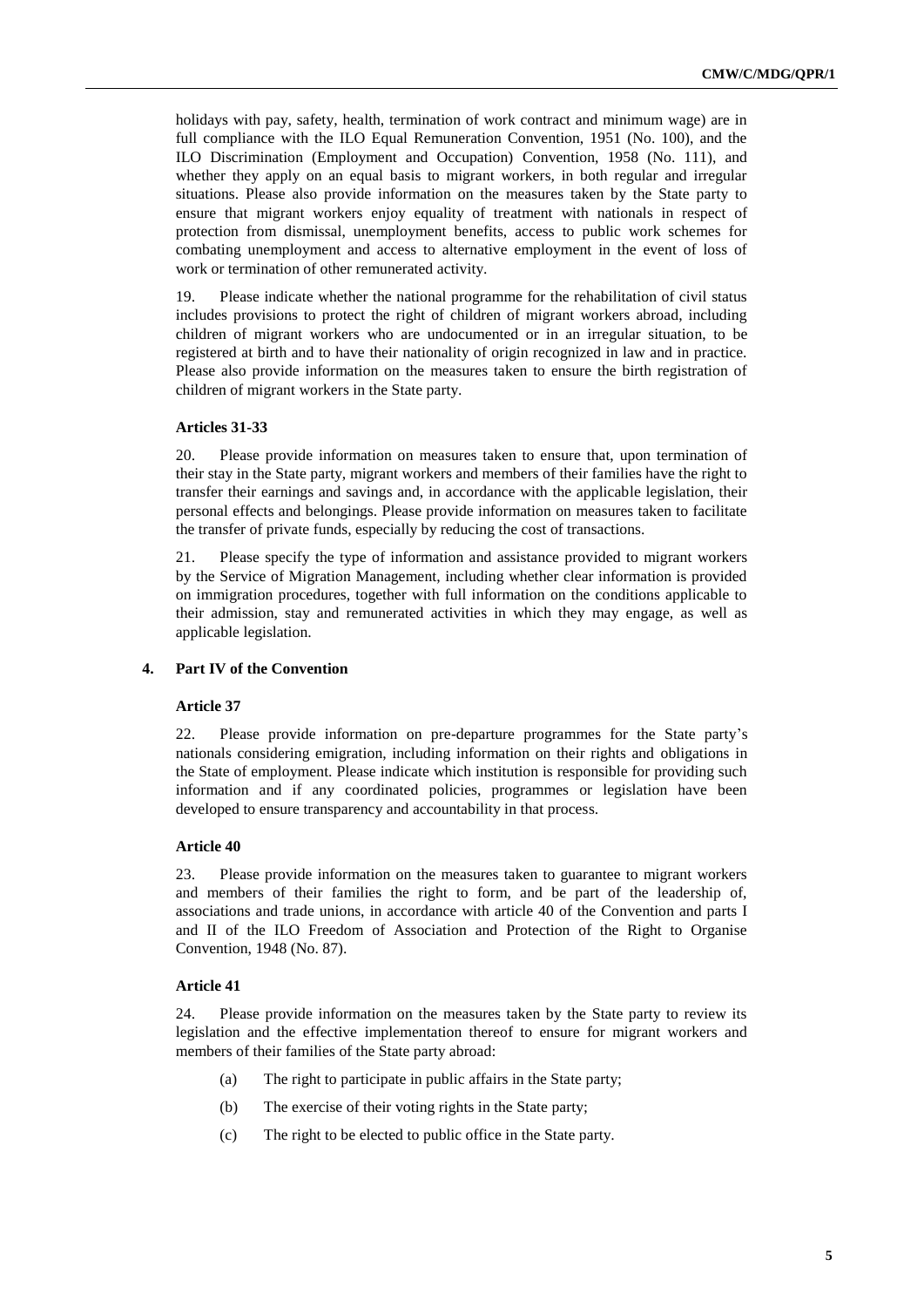### **Article 42**

25. Please provide information on any measures taken by the State party to establish procedures or institutions with freely chosen representatives to take into account the special needs, aspirations and obligations of migrant workers and members of their families in both States of origin and States of employment.

#### **Articles 46-48**

26. Please provide information on the legislation relating to import and export duties and taxes in respect of personal and household effects as well as the necessary work-related equipment of migrant workers. Please also provide information on the policies in place to facilitate remittances. In addition, please provide information on the applicable legal framework in place to ensure the right of migrant workers to transfer their earnings and savings from the State of employment to the State of origin.

### **5. Part VI of the Convention**

#### **Article 64**

27. Please provide information on the measures taken, including consultations and cooperation with other States, to promote sound, equitable and humane conditions in connection with the international migration of migrant workers and members of their families, including through multilateral and bilateral agreements, and policies and programmes. Please include information on how such measures have been mainstreamed in overall migration policies and programmes and whether there has been a reduction in the number of violations of the rights of migrant workers and members of their families as a result of such measures.

28. Please provide information on the measures taken to address irregular migration of nationals of the State party, including through multilateral and bilateral agreements, policies and programmes aimed at enhancing legal migration channels, campaigns aimed at countering misleading information relating to emigration and raising awareness among nationals of the State party, including children, of the dangers of irregular migration, and measures to address its root causes.

29. Please provide information on measures taken to address the situation of children left behind by a parent or parents going abroad for work to ensure that they are appropriately provided and cared for.

### **Article 67**

30. Please specify the measures that are in place to ensure the voluntary return of migrant workers and members of their families to the State party when they decide to return or when they are in the State of employment in an irregular situation, particularly in the light of information before the Committee suggesting that, owing to limited communication channels and/or repatriation agreements, Malagasy migrant workers have reportedly been stranded in administrative detention centres for periods of up to one year in some destination countries. Please also provide information on cooperation programmes between the State party and relevant States of employment on promoting adequate economic conditions for the resettlement and reintegration in the State party of migrant workers in a regular situation.

#### **Article 68**

31. Please provide information on the measures taken by the State party, including through international, regional and bilateral cooperation with countries of origin, transit and destination, and the allocation of corresponding resources, including human and financial resources, to prevent and combat trafficking in persons, in particular women and children. Please inform the Committee about measures taken by the State party to implement Act No. 2007-038 and Act No. 2014-040 in accordance with the Protocol to Prevent, Suppress and Punish Trafficking in Persons, Especially Women and Children, supplementing the United Nations Convention against Transnational Organized Crime of 2000, and to ensure the